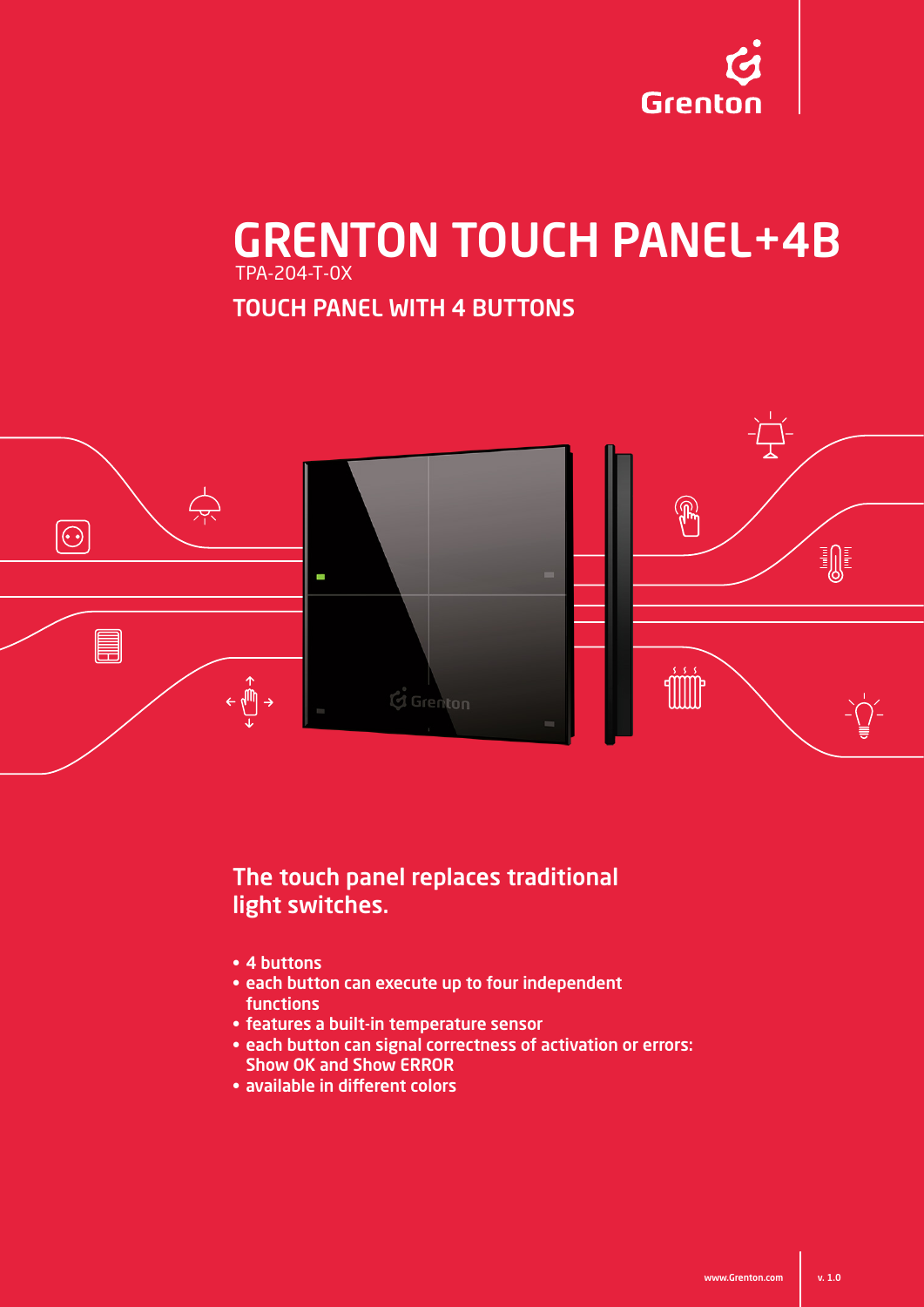# **BUTTON PROPERTIES**

## CHARACTERISTICS

| <b>Name</b>  | <b>Description</b>                                                                                                                                         |
|--------------|------------------------------------------------------------------------------------------------------------------------------------------------------------|
| Value        | Returns input state as 0 or 1                                                                                                                              |
| Mode         | Returns the selected mode of button action (0 - monostable, 1 - bistable,<br>2 - locked). In locked mode, the diode is illuminated in continuous red light |
| HoldDelay    | Time in milliseconds after which, when pressing and holding<br>a button, the OnHold event occurs                                                           |
| HoldInterval | Cyclical interval in milliseconds after which, when pressing<br>and holding a button, the OnHold event occurs                                              |

### METHODS

| <b>Name</b>     | <b>Description</b>                                                                                                                             |
|-----------------|------------------------------------------------------------------------------------------------------------------------------------------------|
| SetMode         | Sets the mode of button action (0 - monostable, $1$ - bistable,<br>2-locked). In locked mode, the diode is illuminated in continuous red light |
| SetHoldDelay    | Sets HoldDelay value                                                                                                                           |
| SetHoldInterval | Sets HoldInterval value                                                                                                                        |
| ShowFrror       | Causes the red diode on the button to flash for 2 seconds (frequency 500 ms).<br>The green diode on the button is off                          |
| ShowOK          | Causes the green diode on the button to flash for 2 seconds (frequency 500<br>ms). The red diode on the button is off                          |
| LedSwitchOn     | Activates the green diode on the button                                                                                                        |
| l edSwitchOff   | Deactivates the green diode on the button                                                                                                      |

### EVENTS

| <b>Name</b>  | <b>Description</b>                                                                                          |
|--------------|-------------------------------------------------------------------------------------------------------------|
| OnChange     | Event occurs when a change in the input state takes place (regardless<br>of the value)                      |
| OnSwitchOn   | Event occurs when the high state is set at input                                                            |
| OnSwitchOff  | Event occurs when the low state is set at input                                                             |
| OnShortPress | Event occurs after pressing the button for 500 ms - 2000 ms                                                 |
| OnLongPress  | Event occurs after pressing the button for 2000 ms - 5000 ms                                                |
| OnHold       | Event occurs for the first time after HoldDelay time<br>passes and then cyclically every HoldInterval value |
| OnClick      | Event occurs after pressing the button for less than 500 ms                                                 |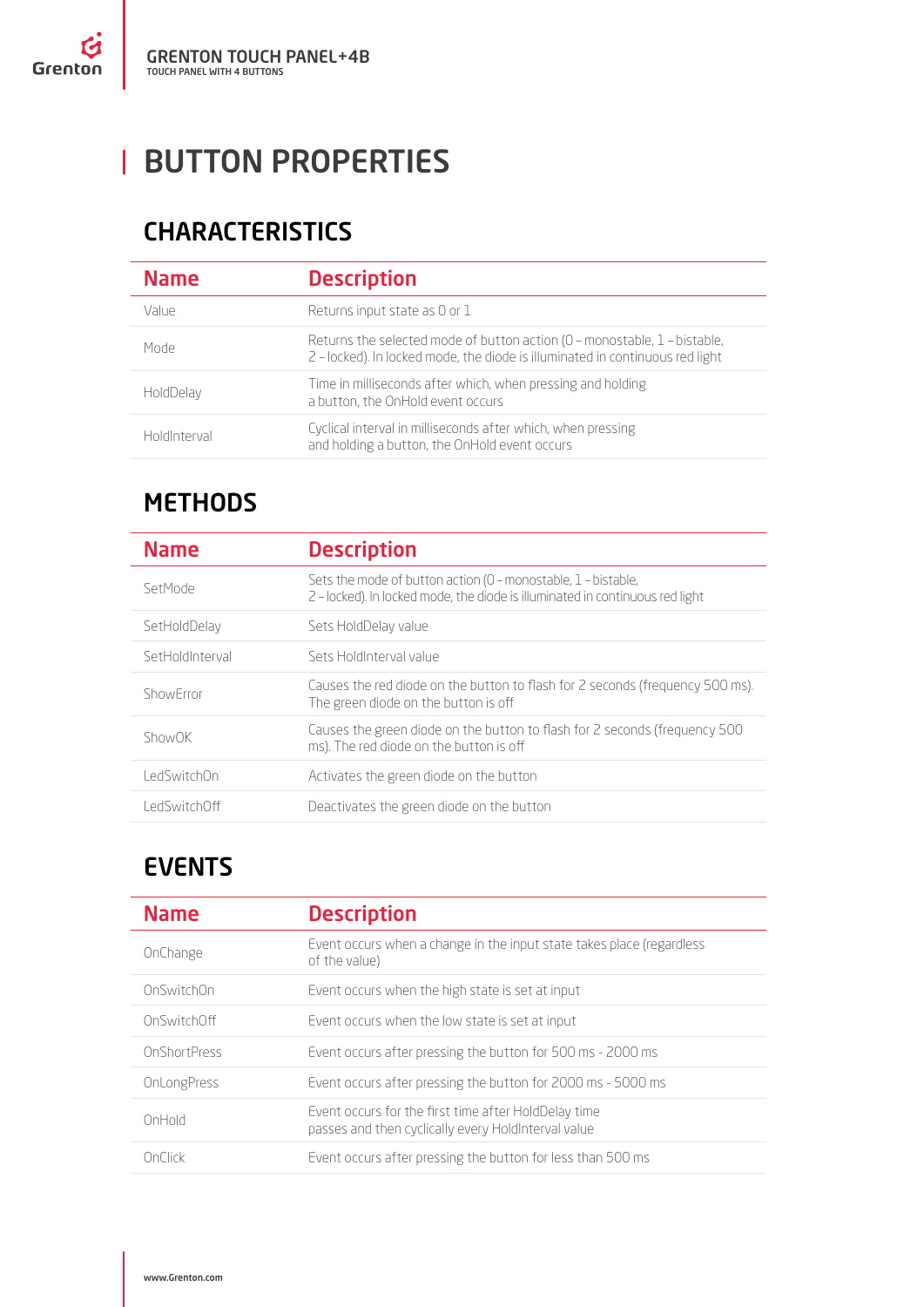# PANEL PROPERTIES

## CHARACTERISTICS

| <b>Name</b> | <b>Description</b>                |
|-------------|-----------------------------------|
| BuzzerValue | Sound indication control (ON/OFF) |

## **METHODS**

| <b>Name</b>    | <b>Description</b>   |
|----------------|----------------------|
| SetBuzzerValue | Sets the BuzzerValue |

# SENSOR PROPERTIES

## **CHARACTERISTICS**

| <b>Name</b> | <b>Description</b>                                                                                                                                  |
|-------------|-----------------------------------------------------------------------------------------------------------------------------------------------------|
| Threshold   | Hysteresis size (accuracy 0.1℃ or 0.1%) specifying the sensitivity when the<br>following events are generated: OnChange, OnLowerValue, OnRaiseValue |
| Sensitivity | Time (in ms) for which the sampled values are averaged                                                                                              |
| MinValue    | Minimum value of the Value characteristic after exceeding which the<br>OnOutOfRange event is generated                                              |
| MaxValue    | Maximum value of the Value characteristic after exceeding which the<br>OnOutOfRange event is generated                                              |
| Value       | Input value: for temperature sensor from 0.0 to 40.0 (°C), for light sensor<br>$0 - 100$                                                            |

## EVENTS

| <b>Name</b>   | <b>Description</b>                                               |
|---------------|------------------------------------------------------------------|
| OnChange      | Event resulting from changing input state                        |
| OnRaiseValue  | Event resulting from exceeding the upper threshold of hysteresis |
| Onl owerValue | Event resulting from exceeding the lower threshold of hysteresis |
| OnOutOfRange  | Event resulting from exceeding any range                         |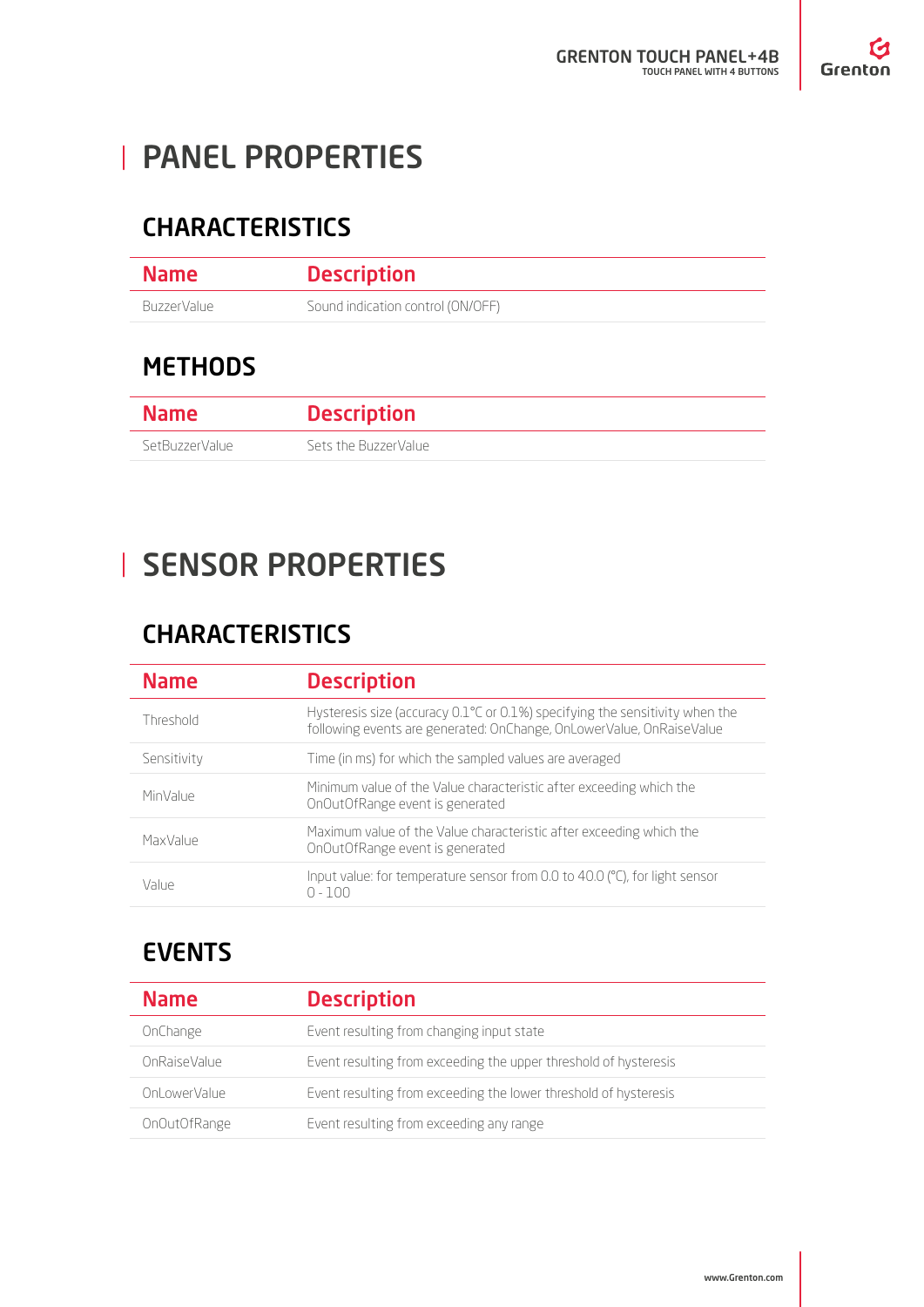# **POWER SUPPLY PROPERTIES**

### CHARACTERISTICS

| <b>Name</b> | <b>Description</b>                                                                                                |
|-------------|-------------------------------------------------------------------------------------------------------------------|
| Value       | Current output value taking into account the scalar                                                               |
| Value%      | Current percentage input value of the maximum value (MaxValue)<br>characteristic)                                 |
| Scale       | Input scalar – parameter which is used for multiplying the input value<br>during reading                          |
| Sensitivity | Sensitivity – minimum change of input state when the OnChange,<br>OnLowerValue or OnRaiseValue event is generated |
| MinValue    | Minimum value of the Value characteristic after exceeding which<br>the OnOutOfRange event is generate             |
| MaxValue    | Maximum value of the Value characteristic after exceeding which<br>the OnOutOfRange event is generate             |

### **METHODS**

| <b>Name</b>    | <b>Description</b>           |
|----------------|------------------------------|
| SetScale       | Sets scalar value            |
| SetSensitivity | Sets input sensitivity value |
| SetMin         | Sets MinValue                |
| SetMax         | Sets MaxValue                |

## EVENTS

| <b>Name</b>   | <b>Description</b>                                                                        |
|---------------|-------------------------------------------------------------------------------------------|
| OnChange      | Event resulting from changing input state                                                 |
| Onl owerValue | Event occurs when a value lower than the value from the last reading<br>appears at input  |
| OnRaiseValue  | Event occurs when a value higher than the value from the last reading<br>appears at input |
| OnOutOfRange  | Event resulting from exceeding the permissible range (MinValue; MaxValue)                 |
| OnSwitchOn    | Event occurs when the input value reaches MaxValue                                        |
| OnSwitchOff   | Event occurs when the input value reaches MinValue                                        |